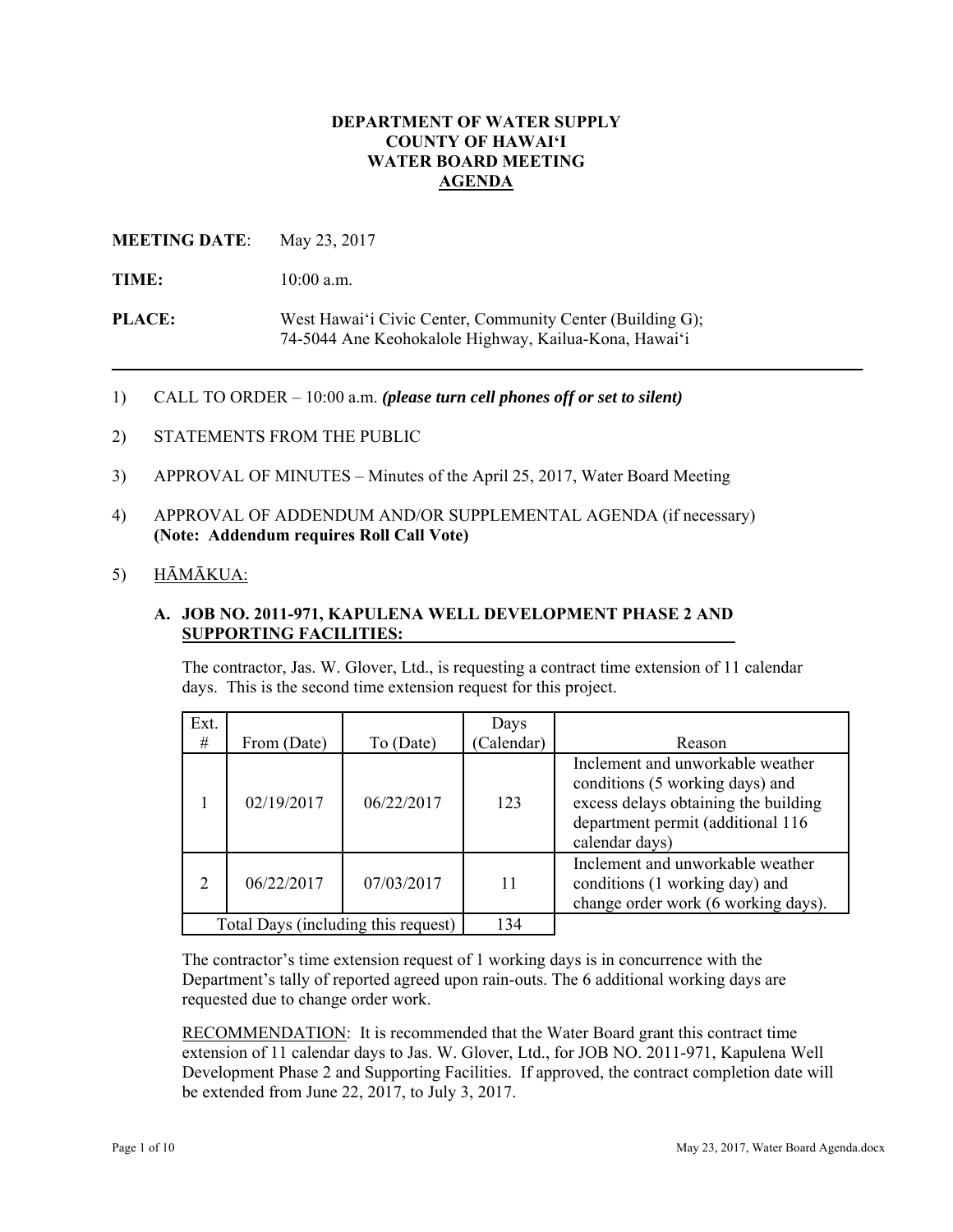# 6) SOUTH KOHALA:

### A. **JOB NO. 2017-1065, WAIMEA DEEPWELL REPAIR:**

Bids will be opened on May 22, 2017, at 1:30 p.m. A report and recommendation will be provided at the meeting.

#### 7) NORTH KONA:

# A. **JOB NO. 2017-1062, KALAOA #1 DEEPWELL REPAIR:**

Bids will be opened on May 18, 2017, at 2:00 p.m. A report and recommendation will be provided at the meeting.

#### 8) MISCELLANEOUS:

# A. **MATERIAL BID NO. 2017-01, FURNISHING AND DELIVERING PIPES, FITTINGS, WATER METERS, FIRE HYDRANTS, BRASS GOODS, VALVES, ELECTRICAL SUPPLIES, ELECTRICAL EQUIPMENT, SCADA, WATER QUALITY EQUIPMENT, CHLORINATORS, MOTORS AND MISCELLANEOUS ITEMS FOR THE DEPARTMENT OF WATER SUPPLY STOCK:**

Bids were opened on May 9, 2017, and following are the bid results:

The contract period for all Parts is one year, from July 1, 2017, to June 30, 2018. All Parts are established price agreements for materials on an "As-Needed Basis."

**RECOMMENDATION:** It is recommended that the Board award the contract to the following bidders for MATERIAL BID NO. 2017-01, FURNISHING AND DELIVERING PIPES, FITTINGS, WATER METERS, FIRE HYDRANTS, BRASS GOODS, VALVES, ELECTRICAL SUPPLIES, ELECTRICAL EQUIPMENT, SCADA, WATER QUALITY EQUIPMENT, CHLORINATORS, MOTORS AND MISCELLANEOUS ITEMS FOR THE DEPARTMENT OF WATER SUPPLY STOCK, on an as-needed basis, as listed below, and that either the Chairperson of the Vice-Chairperson be authorized to sign the contract(s), subject to review as to form and legality of the contract(s) by Corporation Counsel. The contract period shall be from July 1, 2017, to June 30, 2018.

| <b>PART</b><br>NO. | <b>DESCRIPTION</b>                                       | <b>BIDDER</b>                                                                          | <b>AMOUNT</b> |
|--------------------|----------------------------------------------------------|----------------------------------------------------------------------------------------|---------------|
|                    | DUCTILE IRON PIPE, PUSH-ON TYPE<br><b>JOINT</b>          | Ferguson Enterprises, Inc.                                                             | \$45,152.00   |
|                    | <b>DUCTILE IRON FITTINGS</b>                             | Ferguson Enterprises, Inc.                                                             | \$30,770.00   |
| 3                  | DUCTILE IRON SOLID BODY SLEEVES                          | Ferguson Enterprises, Inc.                                                             | \$44,500.60   |
| Δ                  | <b>FLANGE GASKETS</b>                                    | Ferguson Enterprises, Inc.                                                             | \$6,229.10    |
| 5                  | NUTS, BOLTS, AND THREADED RODS                           | Sid Tool Company, Inc. dba<br>MSC Industrial Supply Co.<br>and Class C Solutions Group | \$40,366.92   |
|                    | <b>COPPER TUBING</b>                                     | Ferguson Enterprises, Inc.                                                             | \$76,535.00   |
|                    | <b>GALVANIZED PIPES T&amp;C (THREADED)</b><br>& COUPLED) | Ferguson Enterprises, Inc.                                                             | \$10,901.75   |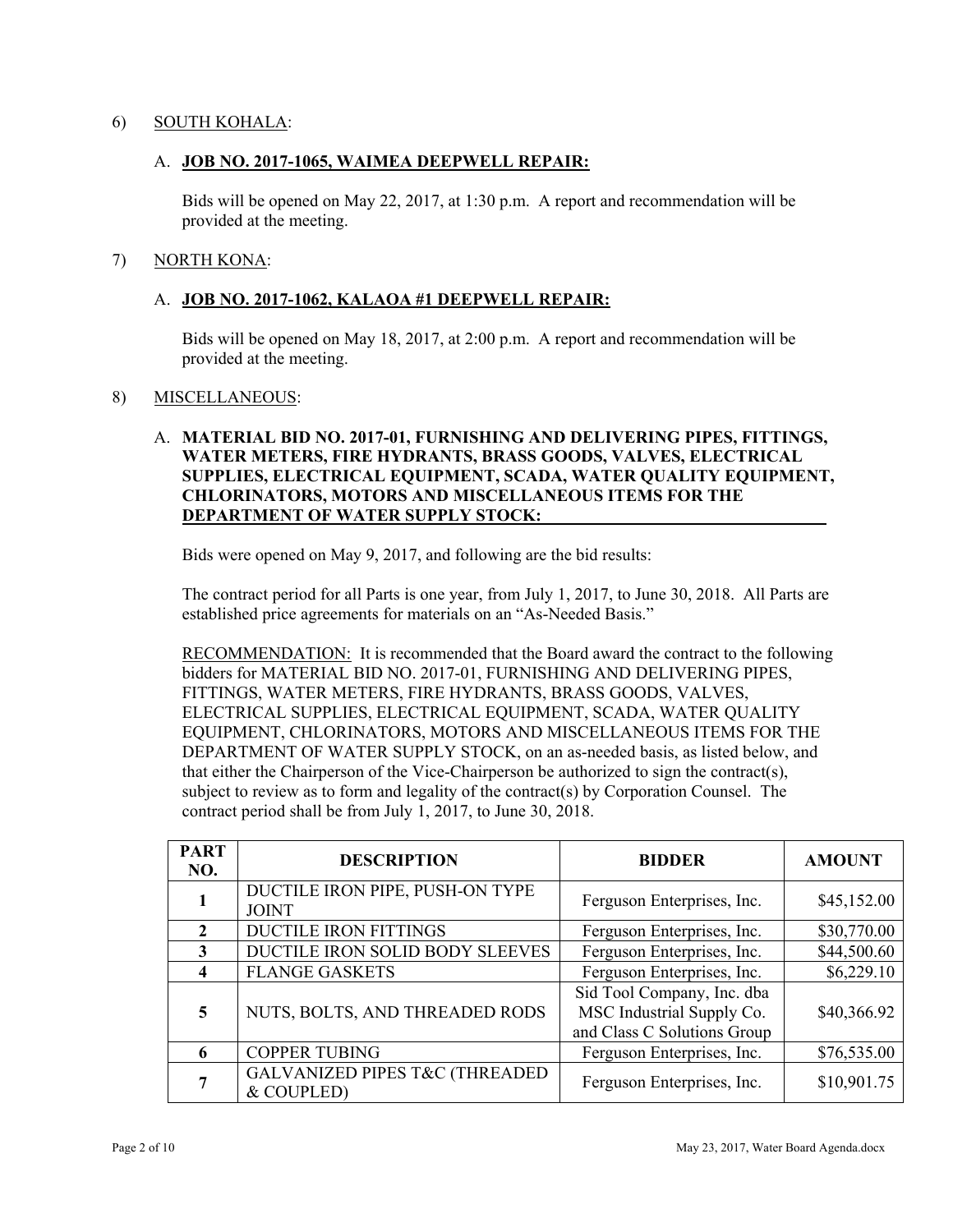| <b>PART</b><br>NO. | <b>DESCRIPTION</b>                                      | <b>BIDDER</b>                                            | <b>AMOUNT</b> |
|--------------------|---------------------------------------------------------|----------------------------------------------------------|---------------|
| 9                  | <b>METER BOXES</b>                                      | Ferguson Enterprises, Inc.                               | \$48,850.00   |
| 10                 | <b>METER COVERS</b>                                     | A.P. Water Supply, Inc., dba<br>HIW Hawai'i              | \$3,350.00    |
| 11                 | AUTOMATIC METER READING UNIT                            | Ferguson Enterprises, Inc.                               | \$51,500.00   |
| 12                 | 5/8" WATER METERS                                       | Ferguson Enterprises, Inc.                               | \$86,400.00   |
| 13                 | NEPTUNE T-10 SERIES METER PARTS                         | Ferguson Enterprises, Inc.                               | \$667.05      |
| 14                 | <b>BADGER RECORDALL SERIES METER</b><br><b>PARTS</b>    | Badger Meter, Inc. dba<br>National Meter &<br>Automation | \$4,264.60    |
| 15                 | 1"-2" WATER METERS                                      | Badger Meter, Inc. dba<br>National Meter &<br>Automation | \$22,010.75   |
| 16                 | <b>COMPOUND WATER METERS</b>                            | Ferguson Enterprises, Inc.                               | \$11,500.00   |
| 17                 | TURBINE METERS AND STRAINERS                            | Ferguson Enterprises, Inc.                               | \$24,981.79   |
| 18                 | DETECTOR CHECK METERS                                   | Ferguson Enterprises, Inc.                               | \$6,500.00    |
| 19                 | FIRE SERVICE METERS                                     | Ferguson Enterprises, Inc.                               | \$38,500.00   |
| 20                 | <b>FIRE HYDRANTS</b>                                    | Ferguson Enterprises, Inc.                               | \$104,000.00  |
| 21                 | MUELLER FIRE HYDRANT PARTS                              | A.P. Water Supply, Inc., dba<br>HIW Hawai'i              | \$5,006.50    |
| 22                 | MUELLER FIRE HYDRANT<br><b>EXTENSION KITS</b>           | A.P. Water Supply, Inc., dba<br>HIW Hawai'i              | \$4,884.25    |
| 23                 | AMERICAN DARLING FIRE HYDRANT<br><b>PARTS</b>           | Ferguson Enterprises, Inc.                               | \$8,319.00    |
| 24                 | AMERICAN DARLING FIRE HYDRANT<br><b>EXTENSION KIT</b>   | Ferguson Enterprises, Inc.                               | \$43,660.20   |
| 25                 | <b>BALL METER VALVES</b>                                | Ferguson Enterprises, Inc.                               | \$53,000.00   |
| 26                 | BALL VALVE, PACK JOINT X METER<br><b>COUPLING / FIP</b> | Ferguson Enterprises, Inc.                               | \$34,560.00   |
| 27                 | COMPRESSION JOINT COUPLING                              | Ferguson Enterprises, Inc.                               | \$5,172.00    |
| 28                 | METER FLANGE COUPLING                                   | Ferguson Enterprises, Inc.                               | \$3,690.00    |
| 29                 | PACK JOINT COUPLING                                     | Ferguson Enterprises, Inc.                               | \$37,821.40   |
| 30                 | <b>CORPORATION AND CURB STOPS -</b><br><b>BALL TYPE</b> | Ferguson Enterprises, Inc.                               | \$72,210.00   |
| 31                 | PRESSURE REGULATORS                                     | Ferguson Enterprises, Inc.                               | \$1,169.56    |
| 32                 | <b>HOSE BIBBS</b>                                       | W. W. Grainger, Inc.                                     | \$2,132.00    |
| 33                 | <b>INVERTED MARKING PAINT</b>                           | Safety Systems & Signs<br>Hawai'i, Inc.                  | \$8,332.00    |
| 34                 | <b>AIR RELIEF VALVES</b>                                | Ferguson Enterprises, Inc.                               | \$11,600.00   |
| 35                 | SLOW CLOSING AIR/VACUUM<br><b>VALVES</b>                | Ferguson Enterprises, Inc.                               | \$178,621.05  |
| 36                 | <b>SILENT CHECK VALVES</b>                              | Ferguson Enterprises, Inc.                               | \$80,458.22   |
| 37                 | DUCKBILL CHECK VALVES                                   | Ferguson Enterprises, Inc.                               | \$109,598.25  |
| 38                 | <b>VALVE BOX DEBRIS CAP</b>                             | Ferguson Enterprises, Inc.                               | \$17,000.00   |
| 39                 | GATE VALVES - 3" AND LARGER,<br>125# CLASS              | Ferguson Enterprises, Inc.                               | \$35,977.21   |
| 40                 | GATE VALVES - 3" AND LARGER,<br>250# CLASS              | Ferguson Enterprises, Inc.                               | \$59,958.23   |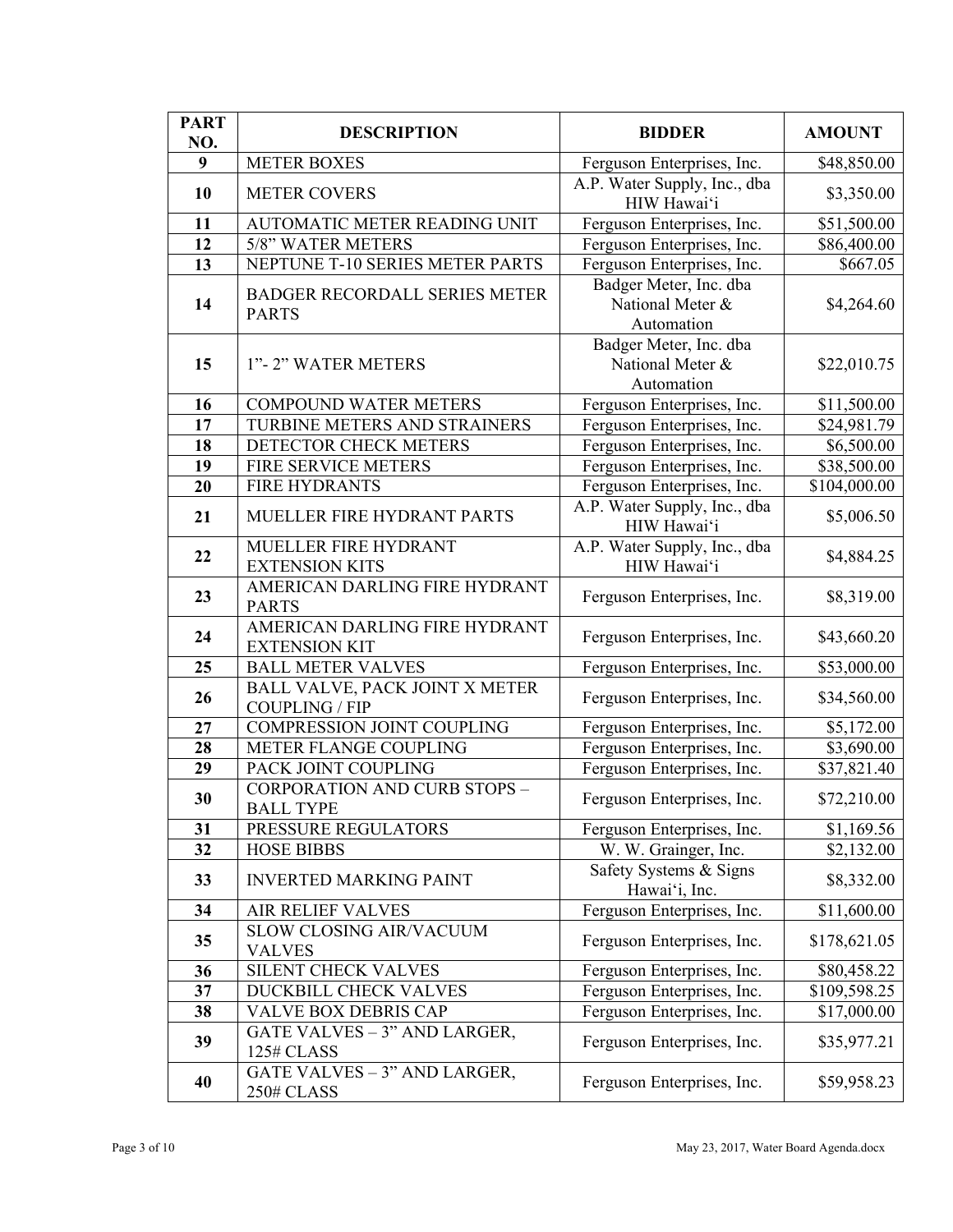| <b>PART</b> | <b>DESCRIPTION</b>                                             | <b>BIDDER</b>                                                                          | <b>AMOUNT</b>                 |
|-------------|----------------------------------------------------------------|----------------------------------------------------------------------------------------|-------------------------------|
| NO.<br>41   |                                                                |                                                                                        |                               |
| 42          | <b>BUTTERFLY VALVES</b><br><b>AUTOMATIC CONTROL VALVES</b>     | Ferguson Enterprises, Inc.<br>Ferguson Enterprises, Inc.                               | \$10,134.00<br>\$2,050,296.73 |
| 44          | RESERVOIR LEVEL INDICATOR                                      | TK Process Hawai'i, LLC                                                                | \$5,328.40                    |
| 50          | ELECTRICAL SAFETY EQUIPMENT                                    | W.W. Grainger, Inc.                                                                    | \$2,155.21                    |
| 51          | <b>ELECTRICAL TAPE</b>                                         | OneSource Distributors, LLC                                                            | \$341.86                      |
| 52          | DUCT SEAL COMPOUND                                             | OneSource Distributors, LLC                                                            | \$127.80                      |
|             |                                                                |                                                                                        |                               |
| 53          | LIQUIDTIGHT FLEXIBLE NON-<br>METALLIC CONDUIT & FITTINGS       | OneSource Distributors, LLC                                                            | \$569.07                      |
| 54          | LIQUIDTIGHT FLEXIBLE METALLIC<br><b>CONDUIT &amp; FITTINGS</b> | OneSource Distributors, LLC                                                            | \$4,155.00                    |
| 55          | RIGID PVC CONDUIT & FITTINGS                                   | OneSource Distributors, LLC                                                            | \$3,284.10                    |
| 56          | <b>EMT CONDUIT &amp; FITTINGS</b>                              | OneSource Distributors, LLC                                                            | \$9,226.89                    |
| 57          | RIGID GALVANIZED STEEL CONDUIT<br>& FITTINGS                   | Wesco Distribution, Inc.                                                               | \$4,312.35                    |
| 58          | UNISTRUT CHANNEL AND<br><b>HARDWARE</b>                        | OneSource Distributors, LLC                                                            | \$9,829.50                    |
| 60          | INDUSTRIAL MOTOR LEAD CABLE                                    | TK Process Hawai'i, LLC                                                                | \$135,757.91                  |
| 61          | INDUSTRIAL CONTROL WIRING                                      | Sid Tool Company, Inc. dba<br>MSC Industrial Supply Co.<br>and Class C Solutions Group | \$3,573.00                    |
| 63          | JUNCTION BOXES & ENCLOSURES                                    | TK Process Hawai'i, LLC                                                                | \$47,499.93                   |
| 64          | HEAVY-DUTY SAFETY SWITCH                                       | Wesco Distribution, Inc.                                                               | \$47,825.21                   |
| 65          | SOLID STATE REDUCED VOLTAGE<br><b>SOFT STARTER</b>             | TK Process Hawai'i, LLC                                                                | \$120,965.68                  |
| 66          | MEDIUM-VOLTAGE REDUCED<br><b>VOLTAGE SOFT STARTER</b>          | TK Process Hawai'i, LLC                                                                | \$64,637.28                   |
| 67          | <b>VARIABLE FREQUENCY DRIVES</b>                               | TK Process Hawai'i, LLC                                                                | \$2,282,230.49                |
| 68          | POWER QUALITY EQUIPMENT                                        | TK Process Hawai'i, LLC                                                                | \$395,530.00                  |
| 69          | PAD-MOUNTED STEP-UP<br><b>TRANSFORMER</b>                      | Wesco Distribution, Inc.                                                               | \$398,144.31                  |
| 70          | MOLDED CASE CIRCUIT BREAKERS                                   | TK Process Hawai'i, LLC                                                                | \$62,603.00                   |
| 75          | RETROFIT RTU PANEL                                             | TK Process Hawai'i, LLC                                                                | \$16,200.00                   |
| 76          | PRE-FABRICATED SCADA<br><b>SOLUTIONS</b>                       | Control Systems West, Inc.                                                             | \$1,980,123.11                |
| 77          | AUTOMATION AND CONTROL<br><b>COMPONENTS</b>                    | Control Systems West, Inc.                                                             | \$20,642.46                   |
| 78          | <b>AUTOMATION SOFTWARE</b>                                     | Control Systems West, Inc.                                                             | \$329,853.62                  |
| 79          | PROGRAMMING SERVICES                                           | TK Process Hawai'i, LLC                                                                | \$1,500.00                    |
| 85          | PRESSURE TRANSMITTER                                           | TK Process Hawai'i, LLC                                                                | \$2,231.14                    |
| 89          | WATER QUALITY EQUIPMENT                                        | Ferguson Enterprises, Inc.                                                             | \$20,752.18                   |
| 90          | REAGENTS AND STANDARDS                                         | Ferguson Enterprises, Inc.                                                             | \$2,431.30                    |
| 91          | MULTISTAGE BOOSTER PUMPS                                       | Engineered Systems, Inc.                                                               | \$325,194.68                  |
| 92          | CHEMICAL FEEDER PUMP                                           | OneSource Distributors, LLC                                                            | \$7,170.00                    |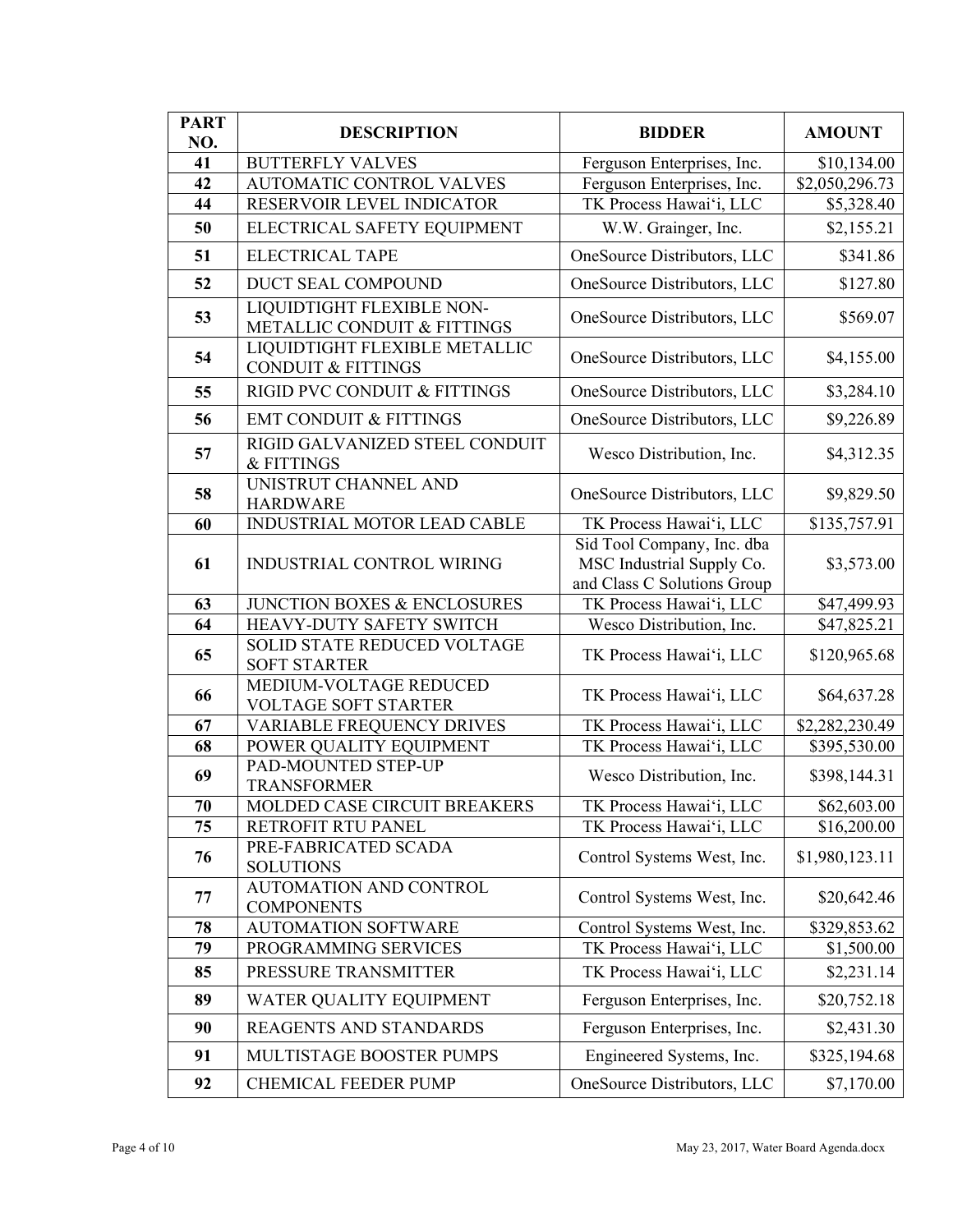| <b>PART</b><br>NO. | <b>DESCRIPTION</b>                               | <b>BIDDER</b>                              | <b>AMOUNT</b> |  |
|--------------------|--------------------------------------------------|--------------------------------------------|---------------|--|
| 94                 | STAND-ALONE CHLORINE GAS<br><b>DETECTOR</b>      | Safety Systems & Signs<br>Hawai'i, Inc.    | \$2,839.23    |  |
| 96                 | <b>CHLORINE GAS FEEDER</b>                       | OneSource Distributors, LLC<br>\$17,146.95 |               |  |
| 98                 | MECHANICAL SEALS                                 | Engineered Systems, Inc.                   | \$92,842.94   |  |
| 102A               | <b>LEAK NOISE DATA LOGGERS</b>                   | Ferguson Enterprises, Inc.                 | \$94,662.45   |  |
| 103                | <b>LIGHT EMITTING DIODE</b><br><b>LUMINARIES</b> | TK Process Hawai'i, LLC                    | \$6,352.20    |  |

For the following Sections: Section 8 – High Density Polyethylene (HDPE) Pipe; Section 43 – High Performance Butterfly Pump Control Valves; Section 45 – Hatch Frames and Covers; Section 46 – Arc Flash PPE – Daily Wear; Section 47 – Arc Flash PPE – Supplemental; Section 48 – Electrical Gloves & Testing; Section 49 – Digital Multimeter & Testing; Section 59 – Electrical Connectors & Terminations; Section 62 – Infrared Windows; Section 71A – Surge Protection Devices; Section 72 – 3-Phase Monitor Relay; Section 73 – Power Monitoring Equipment; Section 74 – Industrial Electronic Components; Section 80- Uninterruptible Power Supply (UPS); Section 81 – Communication Hardware; Section 82 – Radio Equipment; Section 83 – Well Pressure Transducer; Section 84 – Pressure Transducer – Reservoir Level; Section 86 – Flow Switch; Section 87A – Zero-Clearance Electromagnetic Flow Meters; Section 88 – Reagentless Chlorine Residual Analyzer; Section 93 – Digital Chlorine Cylinder Scale; Section 95 – Chlorinator; Section 97 – Tablet Chlorinator & Parts; Section 99 – Motors; Section 100 – Submersible Motors – Refurbish / Rewind; Section 101 – Submersible Pump Cable, no bids were received.

For the Sections where no bids were received, staff shall obtain quotations in the best interests of the Department.

#### B. WATER HAULING BID NO. 2017-04, PRICE AGREEMENT TO PROVIDE WATER **HAULING SERVICES TO VARIOUS LOCATIONS ISLAND-WIDE (ON AN AS-NEEDED BASIS) FOR THE DEPARTMENT OF WATER SUPPLY:**

Bids were opened on May 10, 2017, at 1:30 p.m., and following are the bid results:

| 1. | <b>Carnor Sumida dba ACR Water Hauling</b><br>4,000-, and 5,000-gallon water trucks (price for all districts): |              |  |  |  |  |
|----|----------------------------------------------------------------------------------------------------------------|--------------|--|--|--|--|
|    |                                                                                                                |              |  |  |  |  |
|    | <b>Regular Hours</b>                                                                                           | \$103.28/hr. |  |  |  |  |
|    | Overtime Hours                                                                                                 | \$117.48/hr. |  |  |  |  |
| 2. | Kea'au Service Station, Inc.                                                                                   |              |  |  |  |  |
|    | 4,250-gallon water truck (price for all districts):                                                            |              |  |  |  |  |
|    | <b>Regular Hours</b>                                                                                           | \$142.00/hr. |  |  |  |  |
|    | Overtime Hours                                                                                                 | \$192.00/hr. |  |  |  |  |
|    | 5,000-gallon water truck (price for all districts):                                                            |              |  |  |  |  |
|    | <b>Regular Hours</b>                                                                                           | \$152.00/hr. |  |  |  |  |
|    | Overtime Hours                                                                                                 | \$202.00/hr. |  |  |  |  |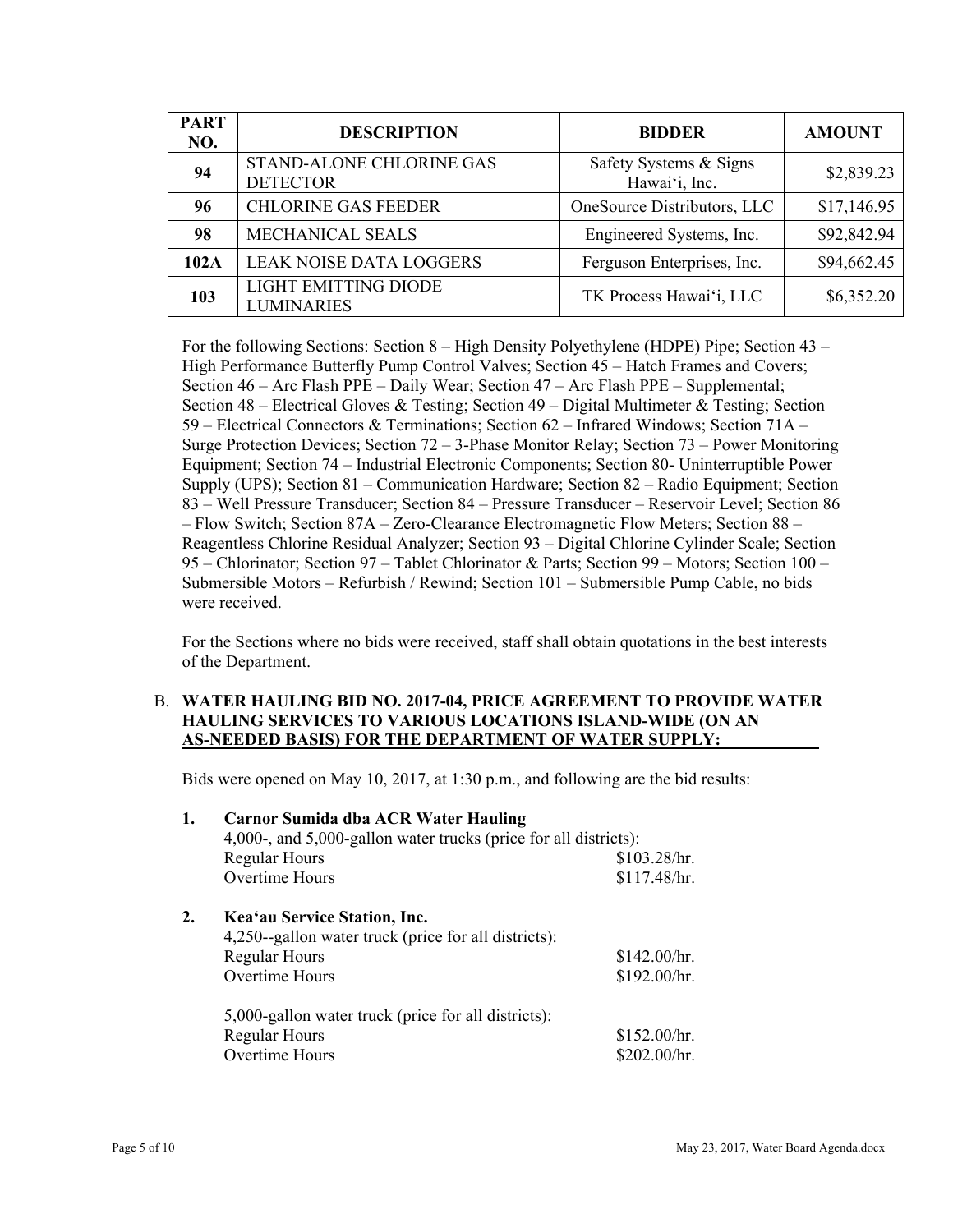| 6,000-gallon water truck (price for all districts): |              |
|-----------------------------------------------------|--------------|
| Regular Hours                                       | \$165.00/hr. |
| Overtime Hours                                      | \$215.00/hr. |

RECOMMENDATION: It is recommended that the Board approve the price agreement for WATER HAULING BID NO. 2017-04, PRICE AGREEMENT TO PROVIDE WATER HAULING SERVICES TO VARIOUS LOCATIONS ISLAND-WIDE (ON AN AS-NEEDED BASIS) FOR THE DEPARTMENT OF WATER SUPPLY at the prices listed above, and that either the Chairperson or the Vice-Chairperson be authorized to sign the contract(s), subject to review as to form and legality of the contract(s) by Corporation Counsel. The price agreement shall be from July 1, 2017, to June 30, 2019.

### C. **MATERIAL BID NO. 2017-02, FURNISH BASE COURSE, SAND, COLD MIX, HOT MIX, AND NO. 3F ROCK TO THE DEPARTMENT OF WATER SUPPLY:**

|        |                                                                    | Yamada<br>& Sons,<br>Inc. | <b>WHC</b><br>LTD dba<br>West<br>Hawai'i<br>Concrete | Grace<br>Pacific<br><b>LLC</b> | Edwin<br><b>Deluz</b><br><b>Trucking</b><br>& Gravel,<br><b>LLC</b> | Jas. W.<br>Glover,<br>Ltd. |
|--------|--------------------------------------------------------------------|---------------------------|------------------------------------------------------|--------------------------------|---------------------------------------------------------------------|----------------------------|
|        | <b>DISTRICT I:</b>                                                 |                           |                                                      |                                |                                                                     |                            |
| 1A.    | 3/4-Inch Base Course (Cost per ton)                                | \$20.35                   |                                                      |                                |                                                                     | \$18.49                    |
| 1B.    | $1\frac{1}{2}$ -Inch Base Course (Cost per ton)                    | \$19.80                   |                                                      |                                |                                                                     | \$17.71                    |
| 1C.    | No. 3F Rock (Cost per ton)                                         | \$25.80                   |                                                      |                                |                                                                     | \$32.29                    |
| 1D.    | #4 Sand (Cost per ton)                                             | \$50.00                   |                                                      |                                |                                                                     | \$40.62                    |
| 1E.    | Mortar Sand - ASTM C144 (Cost<br>per ton)                          |                           |                                                      |                                |                                                                     | \$64.58                    |
| 1F.    | Cold Mix-ASTM D4215-87 (Cost<br>per ton)                           | \$153.10                  |                                                      |                                |                                                                     | \$150.00                   |
| 1G.    | Blended Material 60% #4 Sand and<br>40% No. 3F Rock (Cost per ton) | \$52.10                   |                                                      |                                |                                                                     | \$50.00                    |
| 1H.    | Hot Mix – County Mix IV (Cost per<br>ton)                          | \$144.35                  |                                                      |                                |                                                                     | \$141.67                   |
|        | <b>DISTRICT II:</b>                                                |                           |                                                      |                                |                                                                     |                            |
| $2A$ . | 3/4-Inch Base Course (Cost per ton)                                |                           | \$14.97                                              |                                | \$12.90                                                             |                            |
| 2B.    | $1\frac{1}{2}$ -Inch Base Course (Cost per ton)                    |                           | \$13.57                                              |                                | \$12.45                                                             |                            |
| 2C.    | No. 3F Rock (Cost per ton)                                         |                           | \$23.62                                              |                                | \$19.85                                                             |                            |
| 2D.    | #4 Sand (Cost per ton)                                             |                           | \$26.28                                              |                                | \$32.50                                                             |                            |
| 2E.    | Mortar Sand - ASTM C144 (Cost<br>per ton)                          |                           | \$45.59                                              |                                |                                                                     |                            |
| 2F.    | Cold Mix-ASTM D4215-87 (Cost<br>per ton)                           |                           |                                                      |                                |                                                                     |                            |
|        | <b>DISTRICT III:</b>                                               |                           |                                                      |                                |                                                                     |                            |
| 3A.    | 3/4-Inch Base Course (Cost per ton)                                |                           | \$20.46                                              |                                |                                                                     |                            |

Bids were opened on May 10, 2017, at 2:00 p.m., and following are the bid results: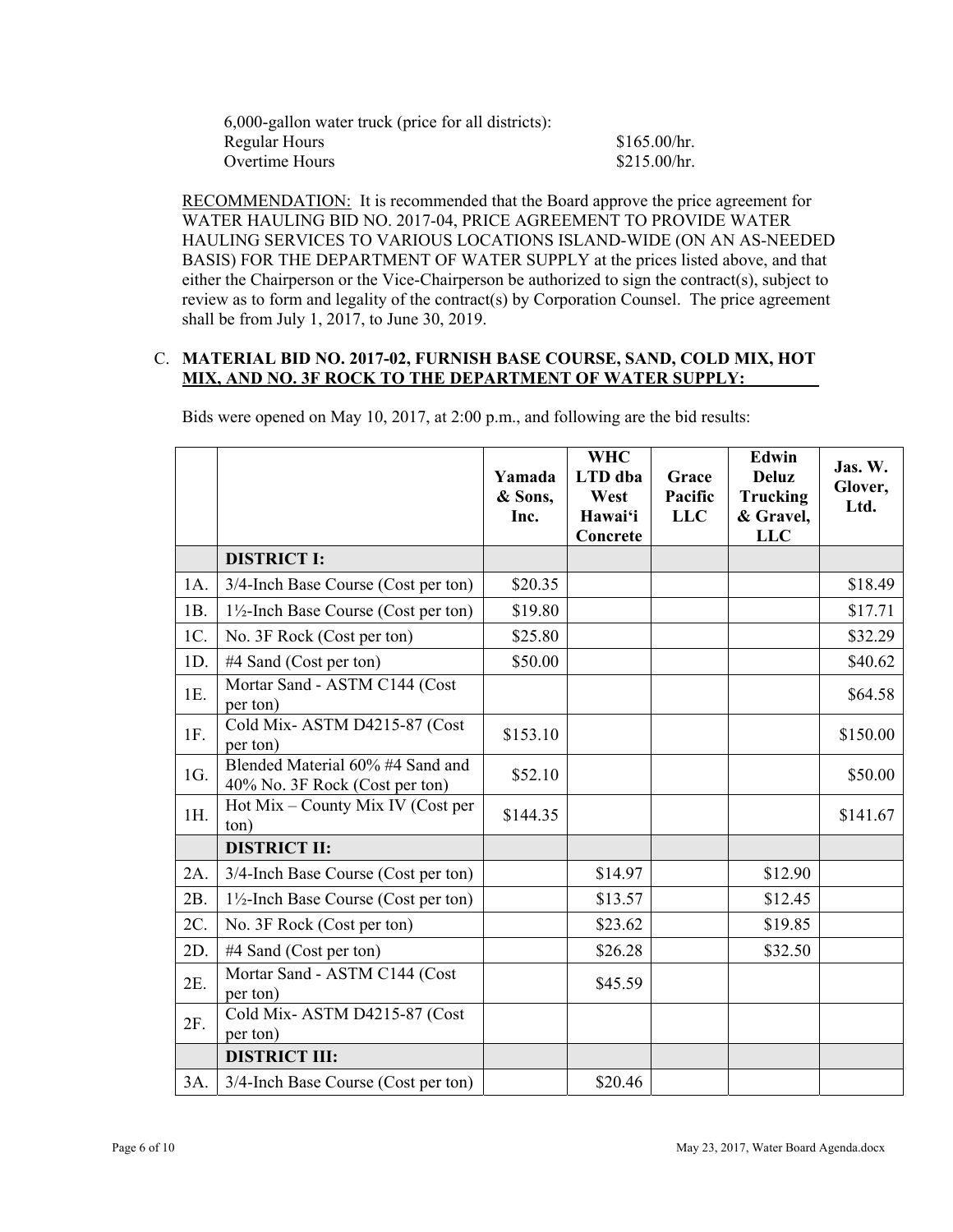|     |                                                 | Yamada<br>& Sons,<br>Inc. | <b>WHC</b><br>LTD dba<br>West<br>Hawai'i<br>Concrete | Grace<br>Pacific<br><b>LLC</b> | <b>Edwin</b><br><b>Deluz</b><br>Trucking<br>& Gravel,<br><b>LLC</b> | Jas. W.<br>Glover,<br>Ltd. |
|-----|-------------------------------------------------|---------------------------|------------------------------------------------------|--------------------------------|---------------------------------------------------------------------|----------------------------|
| 3B. | $1\frac{1}{2}$ -Inch Base Course (Cost per ton) |                           | \$18.85                                              |                                |                                                                     |                            |
| 3C. | No. 3F Rock (Cost per ton)                      |                           | \$34.04                                              |                                |                                                                     |                            |
| 3D. | $#4$ Sand (Cost per ton)                        |                           | \$38.28                                              |                                |                                                                     |                            |
| 3E. | Mortar Sand - ASTM C144 (Cost<br>per ton)       |                           | \$60.64                                              |                                |                                                                     |                            |
| 3F. | Cold Mix-ASTM D4215-87 (Cost<br>per ton)        |                           |                                                      | \$156.00                       |                                                                     |                            |
| 3G. | Hot Mix - County Mix IV (Cost per<br>ton)       |                           |                                                      | \$155.10                       |                                                                     |                            |

RECOMMENDATION: It is recommended that the Board award the contract for MATERIAL BID NO. 2017-02, FURNISH BASE COURSE, SAND, COLD MIX, HOT MIX, AND NO. 3F ROCK TO THE DEPARTMENT OF WATER SUPPLY, by Parts to the following for the amounts shown above, and that either the Chairperson or the Vice-Chairperson be authorized to sign the contract(s), subject to review as to form and legality of the contract(s) by Corporation Counsel.

- **District I Parts 1A, 1B, 1D, 1E, 1F, 1G and 1H to Jas. W. Glover, Ltd. Part 1C to Yamada & Sons, Inc.**
- **District II Parts 2A, 2B and 2C to Edwin Deluz Trucking & Gravel, LLC Parts 2D and 2E to WHC, Ltd. dba West Hawai'i Concrete**
- **District III** Parts 3A, 3B, 3C, 3D and 3E to WHC, Ltd. dba West Hawai'i Concrete **Parts 3F and 3G to Grace Pacific, LLC**

For the Parts where no bids were received, staff shall obtain quotations in the best interests of the Department. The contract period shall be from July 1, 2017, to June 30, 2018.

# D. **MAINTENANCE BID NO. 2017-03, REPAIR AND MAINTENANCE OF KAHALUʻU SHAFT HIL-A-VATOR, KONA:**

Bids were opened on May 10, 2017, at 2:30 p.m., and following are the bid results:

ThyssenKrupp Elevator, Corp., bid \$998.41/month to perform the repair and maintenance on the Hil-a-vator for two years, with a call-out cost of \$345.00/hour.

| 1. Cost of contract for two years (\$998.41 x 24 months) |        | \$23,961.84 |
|----------------------------------------------------------|--------|-------------|
| 2. Contingency                                           |        | $-5,000.00$ |
|                                                          | TOTAL: | \$28,961.84 |

The last contract price was for \$1,367.00/month, with a call-out cost of \$238.71/hour.

RECOMMENDATION: It is recommended that the Board award the contract for MAINTENANCE BID NO. 2017-03, REPAIR AND MAINTENANCE OF KAHALU'U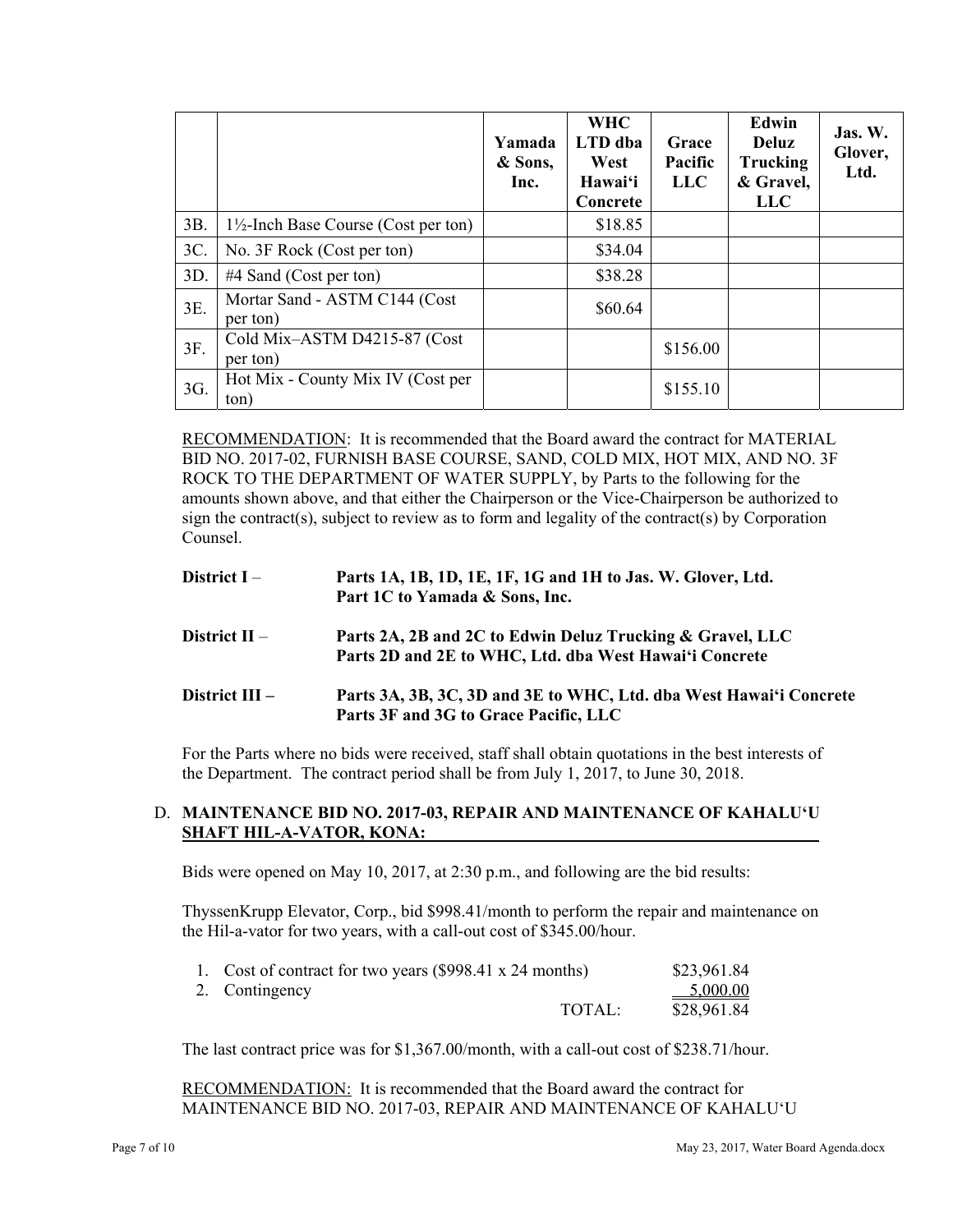SHAFT HIL-A-VATOR, KONA, to ThyssenKrupp Elevator, Corp., for their bid amount of \$23,961.84, plus \$5,000.00 in contingency, for a total contract price of \$28,961.84, and that either the Chairperson or the Vice-Chairperson be authorized to sign the contract, subject to review as to form and legality of the contract by Corporation Counsel. The contract period shall be from July 1, 2017, to June 30, 2019.

# E. **RENEWAL OF CONTRACT FOR MAINTENANCE AGREEMENT – SOUTH KOHALA, HĀMĀKUA, AND LAUPĀHOEHOE SITES (BRANTLEY CENTER, INC.):**

Brantley Center, Inc., presently has a Maintenance Agreement for site maintenance for the Department's South Kohala, Hāmākua, and Laupāhoehoe tank and pump sites. They are requesting to renew the Agreement from July 1, 2017, to June 30, 2018. The rates would be as follows:

| South Kohala - | \$4,392.35/month x 12 months | $=$ | \$52,708.20 |
|----------------|------------------------------|-----|-------------|
| Hāmākua -      | \$2,944.16/month x 12 months | $=$ | \$35,329.92 |
| Laupāhoehoe -  | \$738.48/month x 12 months   | $=$ | \$8,861.76  |
|                | Total:                       |     | \$96,899.88 |

The Department has the right to award the contract to Brantley Center, Inc., without advertising or calling for bids, according to Subsection 103D-1010 of the Hawai'i Public Procurement Code. Brantley Center, Inc., has submitted the necessary documents to meet the requirements as a qualified rehabilitation facility.

There is no increase from their proposal for Fiscal Year 2016-2017.

Brantley Center's performance has been satisfactory and the costs are reasonable. A total of 41 sites are covered by this agreement.

RECOMMENDATION: It is recommended that the Board award the contract for the RENEWAL OF CONTRACT FOR MAINTENANCE AGREEMENT – SOUTH KOHALA, HĀMĀKUA, AND LAUPĀHOEHOE SITES to Brantley Center Inc., for a period from July 1, 2017, to June 30, 2018, at a total cost of \$96,899.88, and that either the Chairperson or the Vice-Chairperson be authorized to sign the documents, subject to approval by Corporation Counsel.

# F. **JOB NO. 2017-1015, DWS TELECOMMUNICATIONS SYSTEMS:**

This project consists of replacing the existing telephone systems at the DWS Main Office, Hilo Operations Center, Water Quality Laboratory, Waimea Baseyard, and Kona Baseyard. The existing telephone systems are obsolete, and some portions of the system cannot be repaired should a failure occur. The telephone handsets are also system specific and, thus, replacement of the handsets is also included in the bid.

Bids for this project were opened on March 16, 2017, at 2:00 p.m., and the following are the bid results:

| <b>Bidder</b>                                 |                |
|-----------------------------------------------|----------------|
| A3 Telecom, Inc.                              | \$81,487.20    |
| Converged Telecom, LLC                        | Non-responsive |
| Hawaiian Telcom, Inc.                         | Non-responsive |
| Echo Mountain Realty Inc. dba EMR Corporation | No Bid         |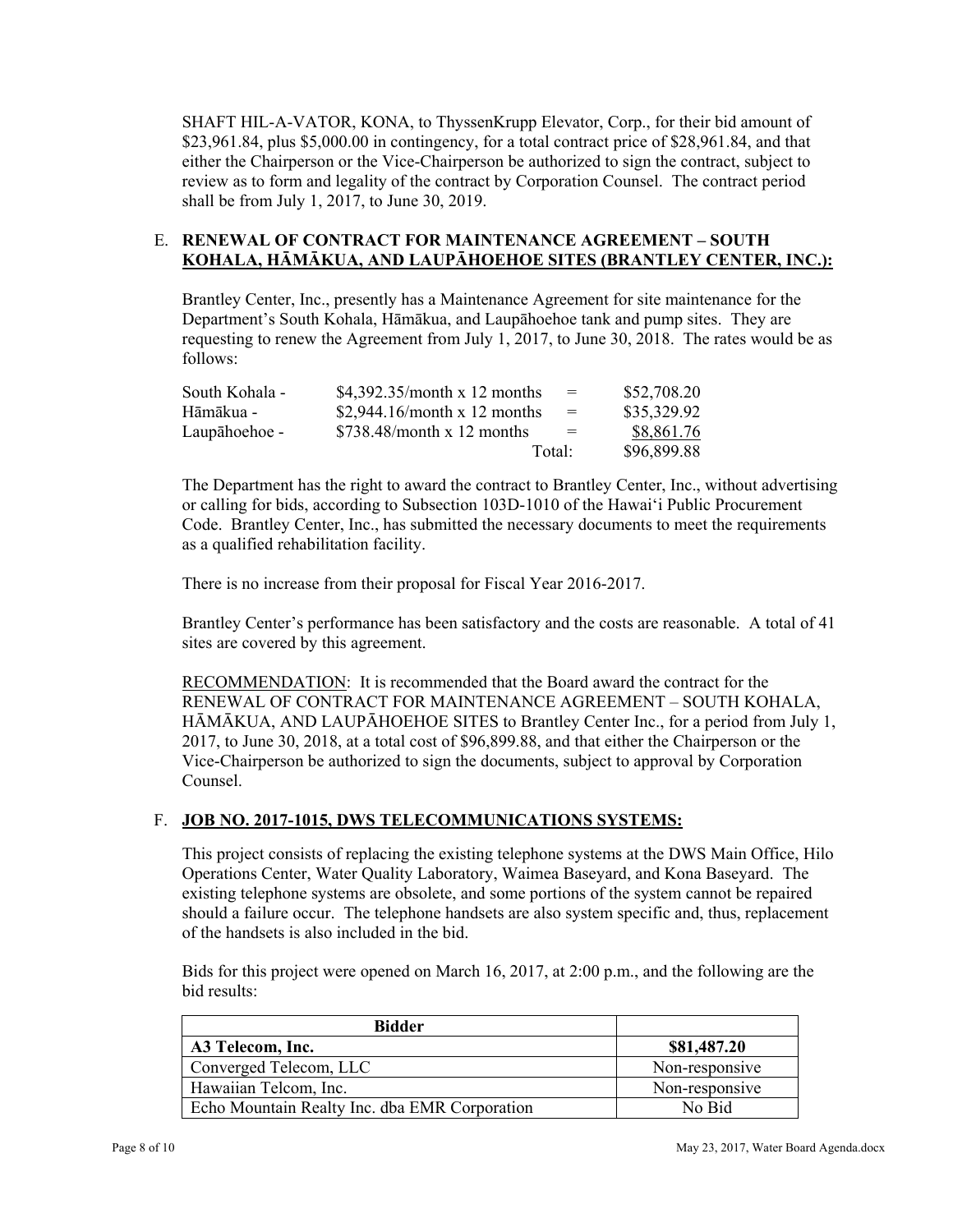#### Project Costs including a maintenance period of five (5) years:

A3 Telecom, Inc. \$ 81,487.20

Funding for this project will be from the Department's Operating budget. The Contractor will have 180 calendar days from the date of Notice to Proceed to complete the project. The estimate for this project was \$80,000.00.

RECOMMENDATION: It is recommended that the Board award the contract for JOB No. 2017-1015, DWS TELECOMMUNICATIONS SYSTEMS, to the lowest responsible bidder, A3 Telecom, Inc., for the bid amount of \$81,487.20, and that either the Chairperson or the Vice-Chairperson be authorized to sign the contract, subject to review as to form and legality by Corporation Counsel.

# G. **WATER USE AND DEVELOPMENT PLAN UPDATE - KEAUHOU AQUIFER SYSTEM AREA:**

The Water Use and Development Plan Update for the Keauhou Aquifer System area has been granted authorization by the Commission on Water Resource Management to proceed with the Water Board approval and subsequently the County Council approval process. This is the second of two Water Board Meetings to receive further input regarding the plan update.

# H. **MONTHLY PROGRESS REPORT**:

Submission of Progress Report of Projects by the Department. Department personnel will be available to respond to questions by the Board regarding the status/progress of any project.

# I. **REVIEW OF MONTHLY FINANCIAL STATEMENTS:**

Submission of financial statements and information relating to the financial status of the Department. Department personnel will be available to respond to questions by the Board relating to the financial status of the Department.

# J. **MANAGER-CHIEF ENGINEER'S REPORT:**

The Manager-Chief Engineer will provide an update on the following:

- 1) Matters of interest to the Board
- 2) Retiree of the Department of Water Supply

# K. **CHAIRPERSON'S REPORT:**

Chairperson to report on matters of interest to the Board.

#### 9) ANNOUNCEMENTS:

#### 1. **Next Regular Meeting:**

The next meeting of the Water Board is scheduled for June 27, 2017, at the Department of Water Supply, Operations Center Conference Room; 889 Leilani Street, Hilo, Hawai'i